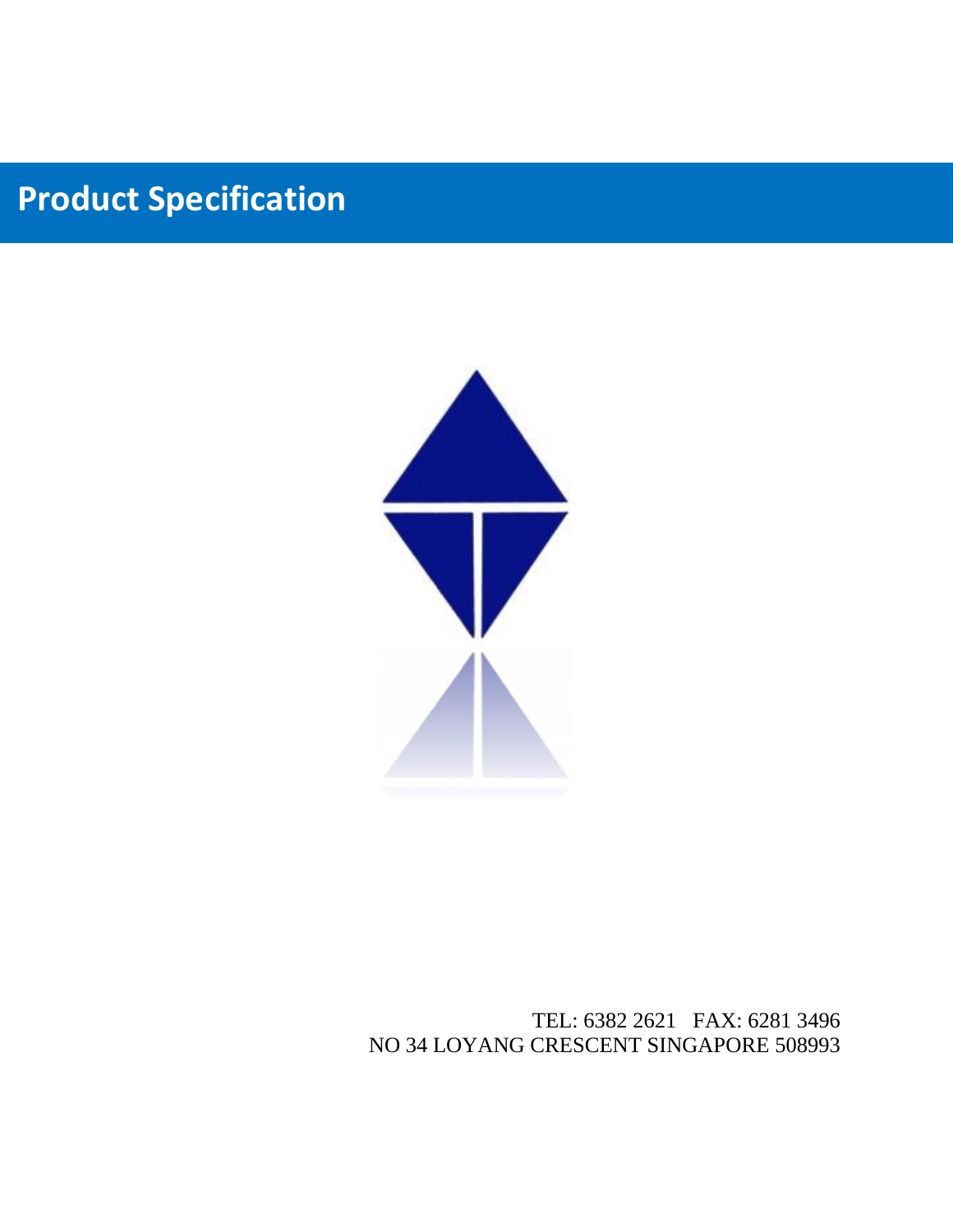

### **Main Components**

a) Shutter Operator (Motor)

Shutter operator is equipped with built-in limit switch, built-in thermal protector, built-in brake release system, manual hand chain, and one unit of 3-ways push button switch with cylinder push button box. In the event of power failure, the shutter can be operated manually by pulling the hand chain. The power source is single phase 230V or 3-Phase 415V, 50Hz.

### b) Manual Hand Chain

The hand chain is provided to manually operate the roller shutter curtains in times of power or motor failure. It consists of a gear reduction chain block and built-in brake release system.

### c) Shutter Curtain

They are formed by interlocking of aluminium strip which can be powder coated with clear UV protected polycarbonate panels (300x87) mm.

### d) Bottom Bar

The bottom bar is extruded aluminium T bottom bar.

e) Side Guides

They were a box of overall nominal dimensions 80x75mm with a lipped opening for the curtain slats. They were fabricated from two folded sections of nominally 2.3mm thick electro-galvanized sheet.

f) Roller Barrel

It consists of a heavy-duty steel tube. The drive assembly is made up of steel circular plates fitted to the steel shaft with bearings supported at both ends.

## g) Shutter Hood

The frame is fabricated from steel sections with 0.7mm electro-galvanized steel sheet cover. It conceals the shaft assembly.

#### h) Operating System

Motorized roller shutter can be operated by using the push button, which is located approximately 1.5metres above floor level without counter balance system.